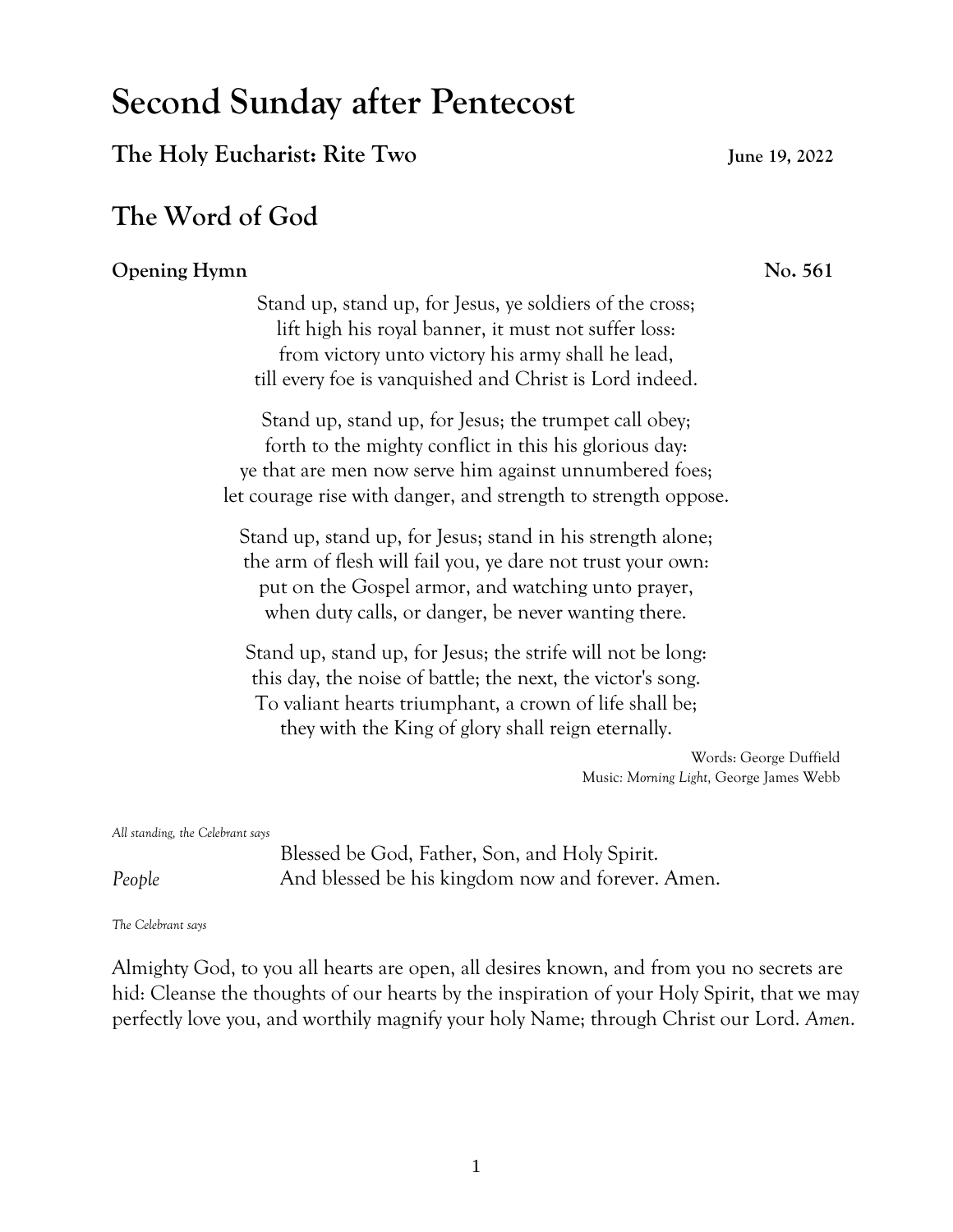### **The First Song of Isaiah No. 679**

Surely it is God who saves me; trusting him, I shall not fear. For the Lord defends and shields me, and his saving help is near. So rejoice as you draw water from salvation's living spring. In the day of your deliverance thank the Lord, his mercies sing.

Make his deeds known to the peoples; tell out his exalted Name. Praise the Lord, who has done great things; all his works his might proclaim. Zion, lift your voice in singing, for with you has come to dwell, In your very midst, the great and Holy One of Israel.

> Words: Carl P. Daw © Carl P. Daw Music; Music*: Thomas Merton,* Ray W. Urwin © Ray W. Urwin *Reprinted under ONE LICENSE License #732497-A*

## **The Collect of the Day**

| Celebrant | The Lord be with you. |
|-----------|-----------------------|
| People    | And also with you.    |
| Celebrant | Let us pray.          |

O Lord, make us have perpetual love and reverence for your holy Name, for you never fail to help and govern those whom you have set upon the sure foundation of your loving-kindness; through Jesus Christ our Lord, who lives and reigns with you and the Holy Spirit, one God, for ever and ever. Amen.

## **Old Testament Lesson I Kings 19:1-15a**

A Reading from the First Book of Kings

Ahab told Jezebel all that Elijah had done, and how he had killed all the prophets with the sword. Then Jezebel sent a messenger to Elijah, saying, "So may the gods do to me, and more also, if I do not make your life like the life of one of them by this time tomorrow." Then he was afraid; he got up and fled for his life, and came to Beersheba, which belongs to Judah; he left his servant there. But he himself went a day's journey into the wilderness, and came and sat down under a solitary broom tree. He asked that he might die: "It is enough; now, O Lord, take away my life, for I am no better than my ancestors." Then he lay down under the broom tree and fell asleep. Suddenly an angel touched him and said to him, "Get up and eat." He looked, and there at his head was a cake baked on hot stones, and a jar of water. He ate and drank, and lay down again. The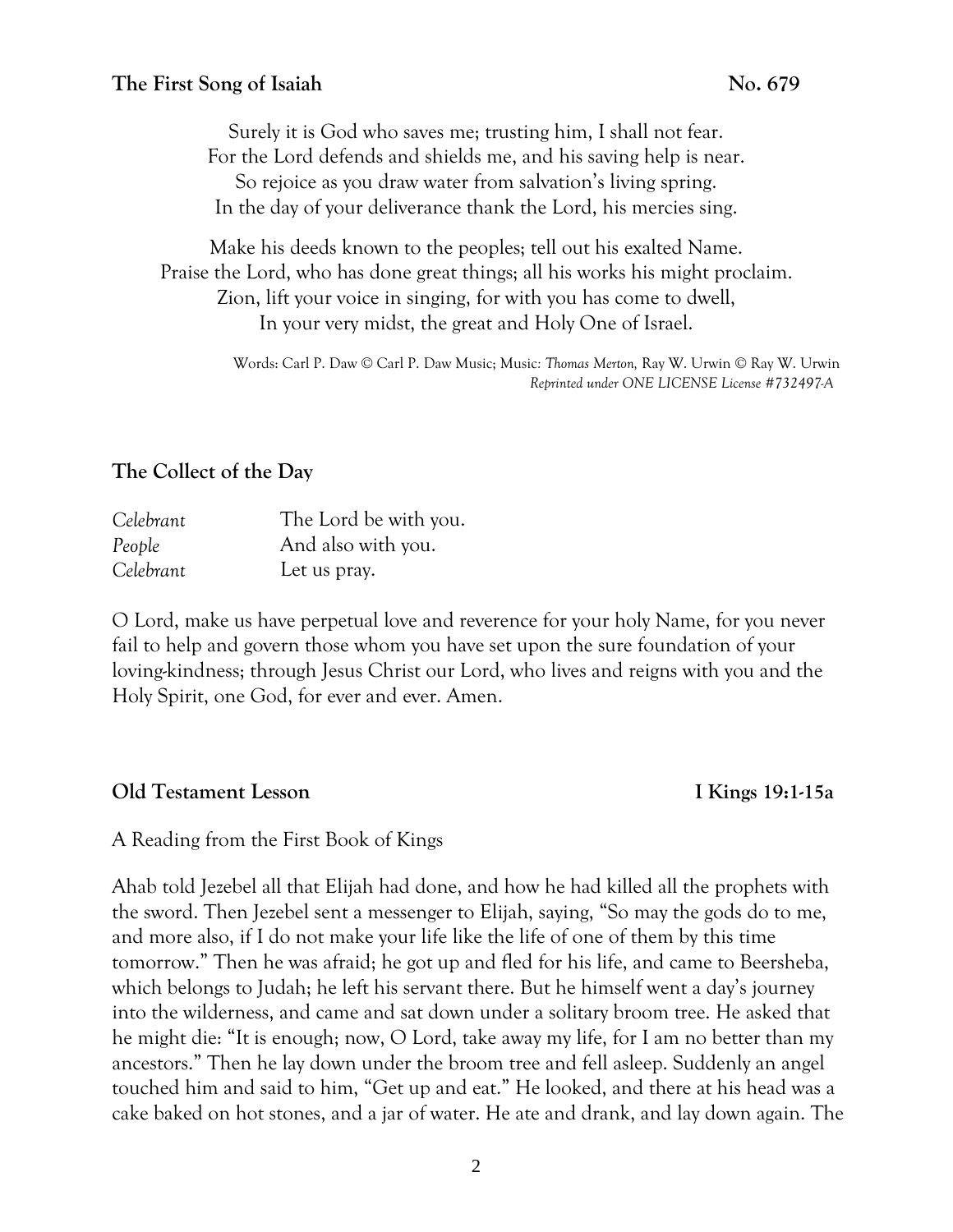angel of the Lord came a second time, touched him, and said, "Get up and eat, otherwise the journey will be too much for you." He got up, and ate and drank; then he went in the strength of that food forty days and forty nights to Horeb the mount of God. At that place he came to a cave, and spent the night there. Then the word of the Lord came to him, saying, "What are you doing here, Elijah?" He answered, "I have been very zealous for the Lord, the God of hosts; for the Israelites have forsaken your covenant, thrown down your altars, and killed your prophets with the sword. I alone am left, and they are seeking my life, to take it away." He said, "Go out and stand on the mountain before the Lord, for the Lord is about to pass by." Now there was a great wind, so strong that it was splitting mountains and breaking rocks in pieces before the Lord, but the Lord was not in the wind; and after the wind an earthquake, but the Lord was not in the earthquake; and after the earthquake a fire, but the Lord was not in the fire; and after the fire a sound of sheer silence. When Elijah heard it, he wrapped his face in his mantle and went out and stood at the entrance of the cave. Then there came a voice to him that said, "What are you doing here, Elijah?" He answered, "I have been very zealous for the Lord, the God of hosts; for the Israelites have forsaken your covenant, thrown down your altars, and killed your prophets with the sword. I alone am left, and they are seeking my life, to take it way." Then the Lord said to him, "Go, return on your way to the wilderness of Damascus."

| Reader | The Word of the Lord. |
|--------|-----------------------|
| People | Thanks be to God.     |

#### **Psalms 42 & 43**

#### **Psalm 42**

| 1 | As the deer longs for the water-brooks, *                         |
|---|-------------------------------------------------------------------|
|   | so longs my soul for you, O God.                                  |
| 2 | My soul is athirst for God, athirst for the living God; *         |
|   | when shall I come to appear before the presence of God?           |
| 3 | My tears have been my food day and night, *                       |
|   | while all day long they say to me, "Where now is your God?"       |
| 4 | I pour out my soul when I think on these things: *                |
|   | how I went with the multitude and led them into the house of God, |
| 5 | With the voice of praise and thanksgiving, *                      |
|   | among those who keep holy-day.                                    |
| 6 | Why are you so full of heaviness, O my soul? *                    |
|   | and why are you so disquieted within me?                          |
| 7 | Put your trust in God; *                                          |
|   | for I will yet give thanks to him,                                |
|   | who is the help of my countenance, and my God.                    |
|   |                                                                   |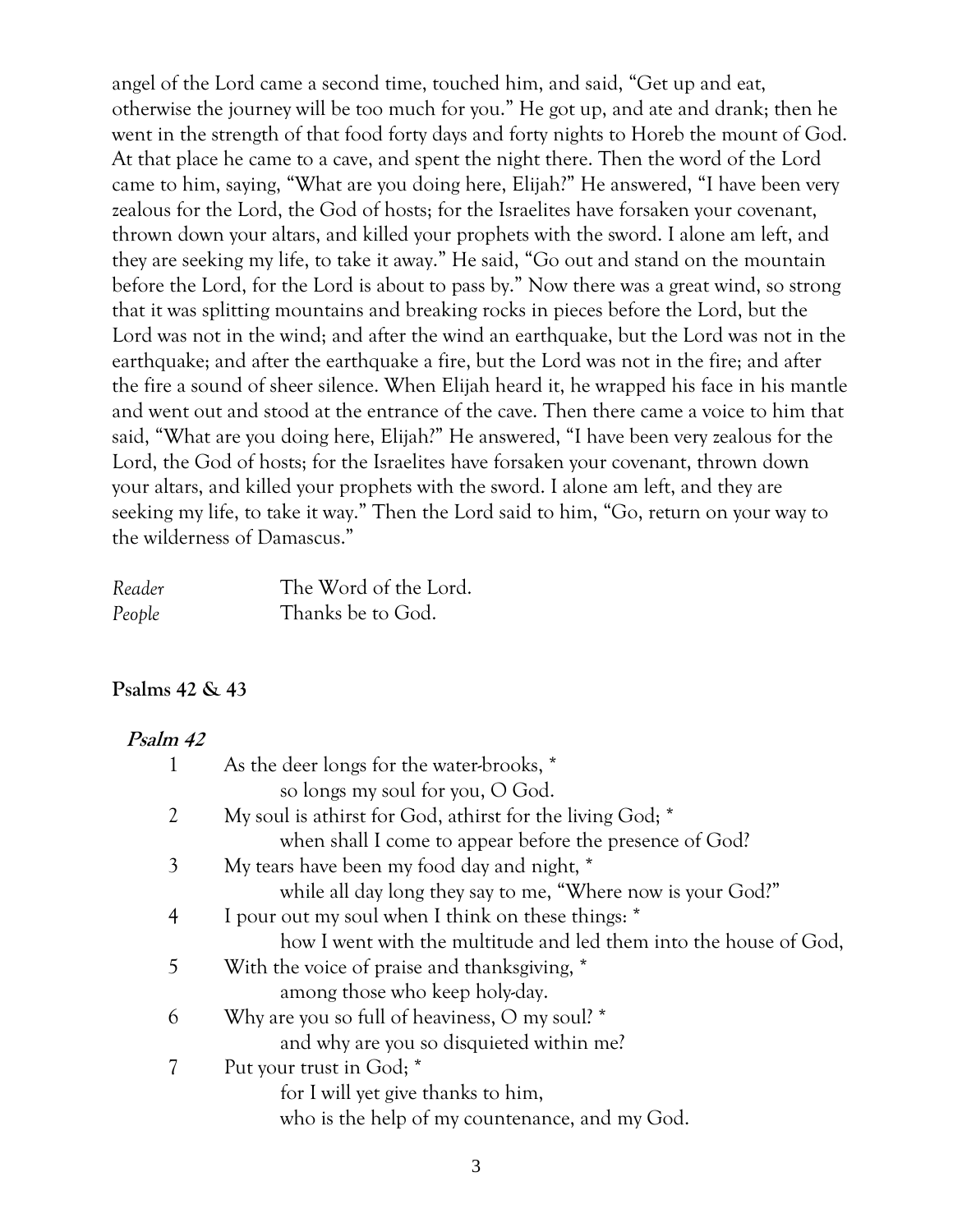| 8              | My soul is heavy within me; *<br>therefore I will remember you from the land of Jordan, and from                                               |
|----------------|------------------------------------------------------------------------------------------------------------------------------------------------|
|                | the peak of Mizar among the heights of Hermon.                                                                                                 |
| 9              | One deep calls to another in the noise of your cataracts; *                                                                                    |
|                | all your rapids and floods have gone over me.                                                                                                  |
| 10             | The Lord grants his loving-kindness in the daytime; *                                                                                          |
| 11             | in the night season his song is with me, a prayer to the God of my life.<br>I will say to the God of my strength, "Why have you forgotten me?" |
|                | and why do I go so heavily while the enemy oppresses me?"                                                                                      |
| 12             | While my bones are being broken, *                                                                                                             |
|                | my enemies mock me to my face;                                                                                                                 |
| 13             | All day long they mock me *                                                                                                                    |
|                | and say to me, "Where now is your God?"                                                                                                        |
| 14             | Why are you so full of heaviness, O my soul? *                                                                                                 |
|                | and why are you so disquieted within me?                                                                                                       |
| 15             | Put your trust in God; *                                                                                                                       |
|                | for I will yet give thanks to him,                                                                                                             |
|                | who is the help of my countenance, and my God.                                                                                                 |
| Psalm 43       |                                                                                                                                                |
| 1              | Give judgment for me, O God, and defend my cause against an ungodly people; *                                                                  |
|                | deliver me from the deceitful and the wicked.                                                                                                  |
| $\overline{2}$ | For you are the God of my strength; why have you put me from you? *                                                                            |
|                | and why do I go so heavily while the enemy oppresses me?                                                                                       |
| $\mathfrak{Z}$ | Send out your light and your truth, that they may lead me, *                                                                                   |
|                | and bring me to your holy hill and to your dwelling;                                                                                           |
| $\overline{4}$ | That I may go to the altar of God, to the God of my joy and gladness; *                                                                        |
|                | and on the harp I will give thanks to you, O God my God.                                                                                       |
| 5              | Why are you so full of heaviness, O my soul? *                                                                                                 |
|                |                                                                                                                                                |

and why are you so disquieted within me? 6 Put your trust in God; \* for I will yet give thanks to him, who is the help of my countenance, and my God

**The Epistle Galatians** 3:23-29

## *A Reading from the Letter of Paul to the Galatians*

Now before faith came, we were imprisoned and guarded under the law until faith would be revealed. Therefore the law was our disciplinarian until Christ came, so that we might be justified by faith. But now that faith has come, we are no longer subject to a disciplinarian, for in Christ Jesus you are all children of God through faith. As many of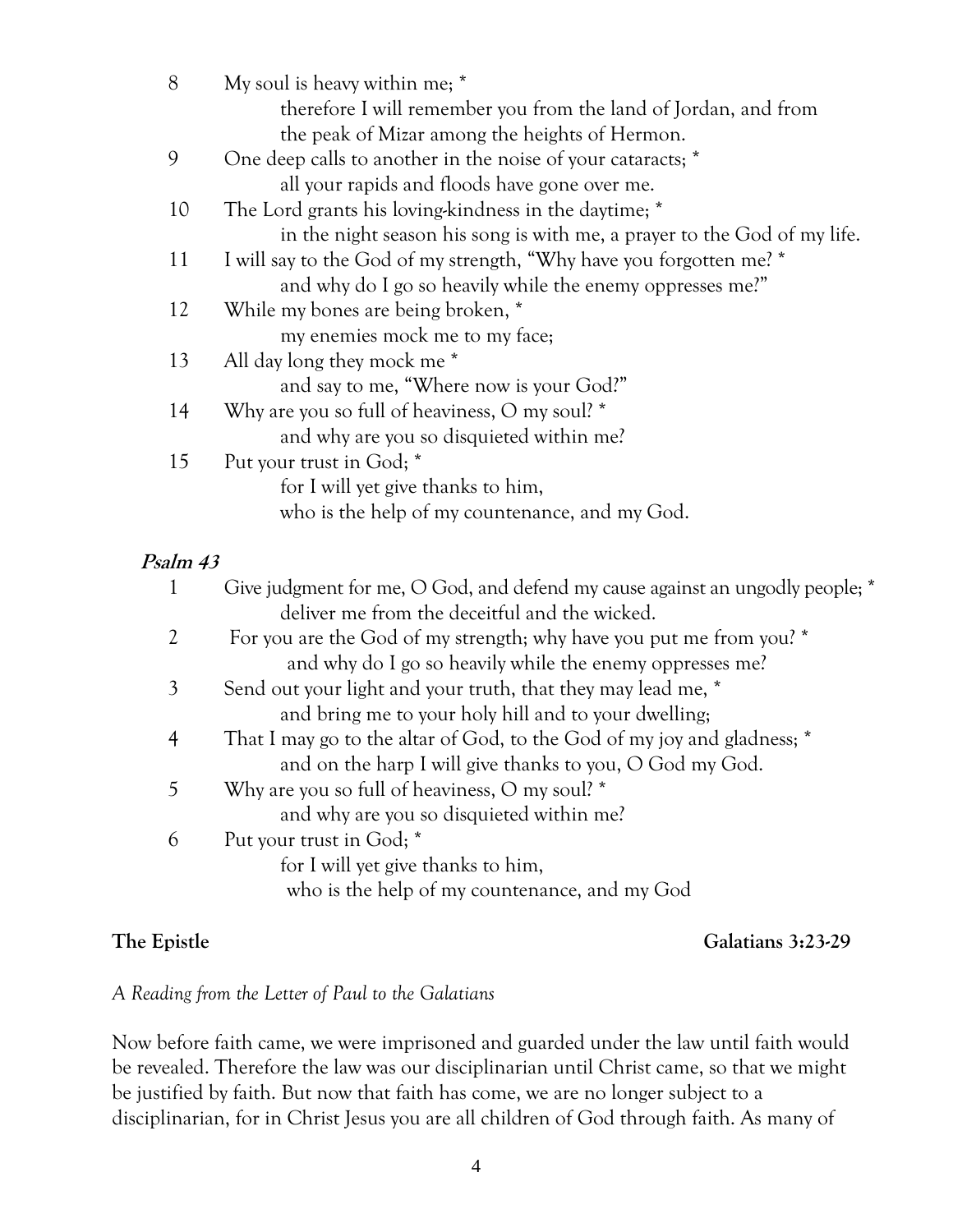you as were baptized into Christ have clothed yourselves with Christ. There is no longer Jew or Greek, there is no longer slave or free, there is no longer male and female; for all of you are one in Christ Jesus. And if you belong to Christ, then you are Abraham's offspring, heirs according to the promise.

| Reader | The Word of the Lord. |
|--------|-----------------------|
| People | Thanks be to God.     |

## **Gradual Hymn** *(vs. 1-3, 4-6)* **No. 411**

O bless the Lord, my soul! His grace to thee proclaim! And all that is within me join to bless his holy Name!

O bless the Lord, my soul! His mercies bear in mind! Forget not all his benefits! The Lord to thee is kind.

He will not always chide; he will with patience wait; his wrath is ever slow to rise and ready to abate.

He pardons all thy sins, prolongs thy feeble breath; he healeth thine infirmities and ransoms thee from death.

He clothes thee with his love, upholds thee with his truth; and like the eagle he renews the vigor of thy youth.

Then bless his holy Name, whose grace hath made thee whole, whose loving-kindness crowns thy days: O bless the Lord, my soul!

> Words: James Montgomery, Music: *St. Thomas,* Aaron Williams

## **The Holy Gospel** Luke 8:26-39

*Priest* The Holy Gospel of our Lord Jesus Christ according to Luke *People* Glory to you, Lord Christ

Jesus and his disciples arrived at the country of the Gerasenes, which is opposite Galilee. As Jesus stepped out on land, a man of the city who had demons met him. For a long time he had worn no clothes, and he did not live in a house but in the tombs. When he saw Jesus, he fell down before him and shouted at the top of his voice, "What have you to do with me, Jesus, Son of the Most High God? I beg you, do not torment me"—for Jesus had commanded the unclean spirit to come out of the man. (For many times it had seized him; he was kept under guard and bound with chains and shackles, but he would break the bonds and be driven by the demon into the wilds.) Jesus then asked him, "What is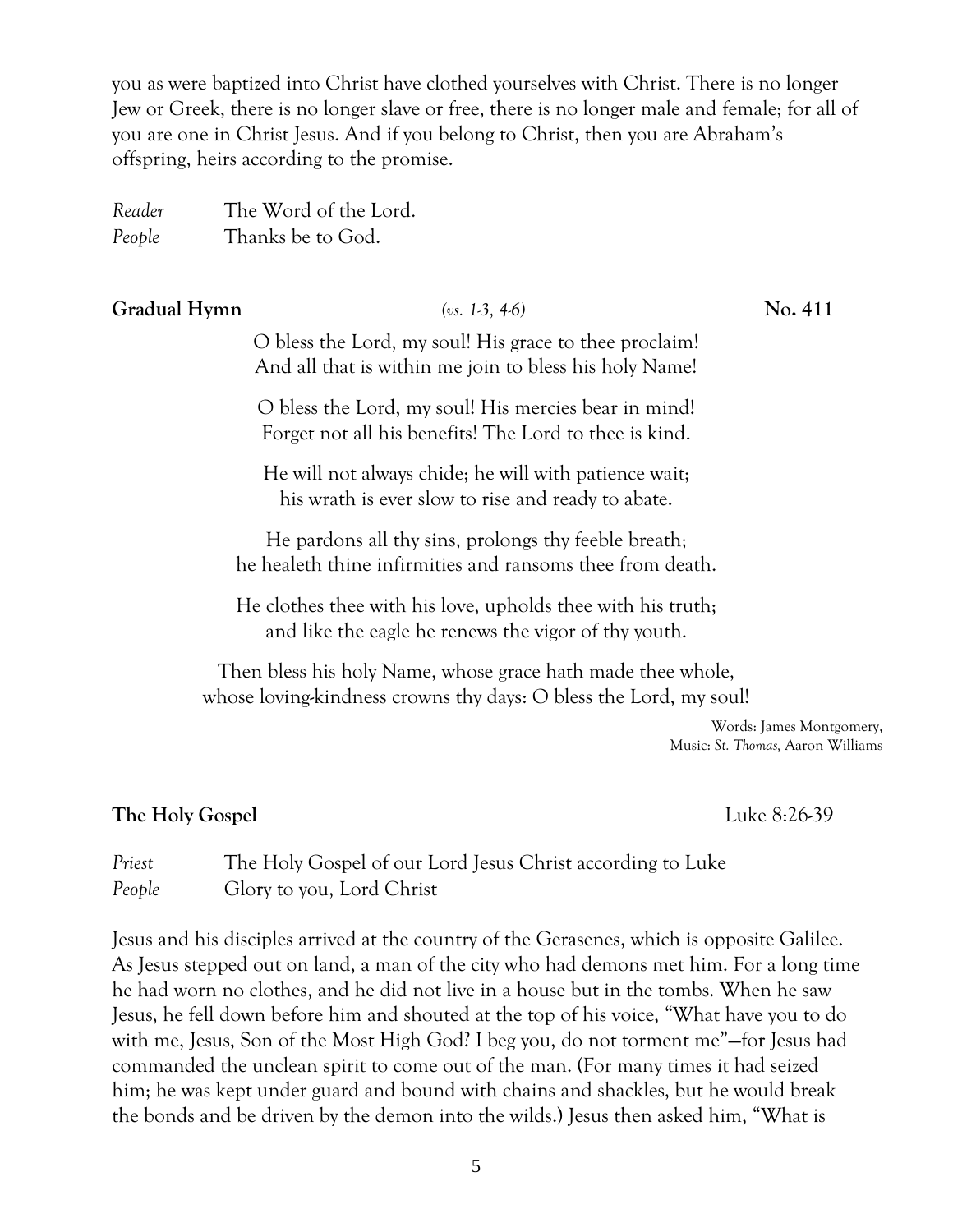your name?" He said, "Legion"; for many demons had entered him. They begged him not to order them to go back into the abyss. Now there on the hillside a large herd of swine was feeding; and the demons begged Jesus to let them enter these. So he gave them permission. Then the demons came out of the man and entered the swine, and the herd rushed down the steep bank into the lake and was drowned. When the swineherds saw what had happened, they ran off and told it in the city and in the country. Then people came out to see what had happened, and when they came to Jesus, they found the man from whom the demons had gone sitting at the feet of Jesus, clothed and in his right mind. And they were afraid. Those who had seen it told them how the one who had been possessed by demons had been healed. Then all the people of the surrounding country of the Gerasenes asked Jesus to leave them; for they were seized with great fear. So he got into the boat and returned. The man from whom the demons had gone begged that he might be with him; but Jesus sent him away, saying, "Return to your home, and declare how much God has done for you." So he went away, proclaiming throughout the city how much Jesus had done for him.

| Priest | The Gospel of the Lord.     |
|--------|-----------------------------|
| People | Praise to you, Lord Christ. |

**The Sermon Father Mark Chattin** 

### **The Nicene Creed**

We believe in one God, the Father, the Almighty, maker of heaven and earth, of all that is, seen and unseen.

We believe in one Lord, Jesus Christ, the only Son of God, eternally begotten of the Father, God from God, Light from Light, true God from true God, begotten, not made, of one Being with the Father. Through him all things were made.

For us and for our salvation he came down from heaven:

 by the power of the Holy Spirit he became incarnate from the Virgin Mary, and was made man.

For our sake he was crucified under Pontius Pilate; he suffered death and was buried. On the third day he rose again in accordance with the Scriptures; he ascended into heaven and is seated at the right hand of the Father. He will come again in glory to judge the living and the dead, and his kingdom will have no end.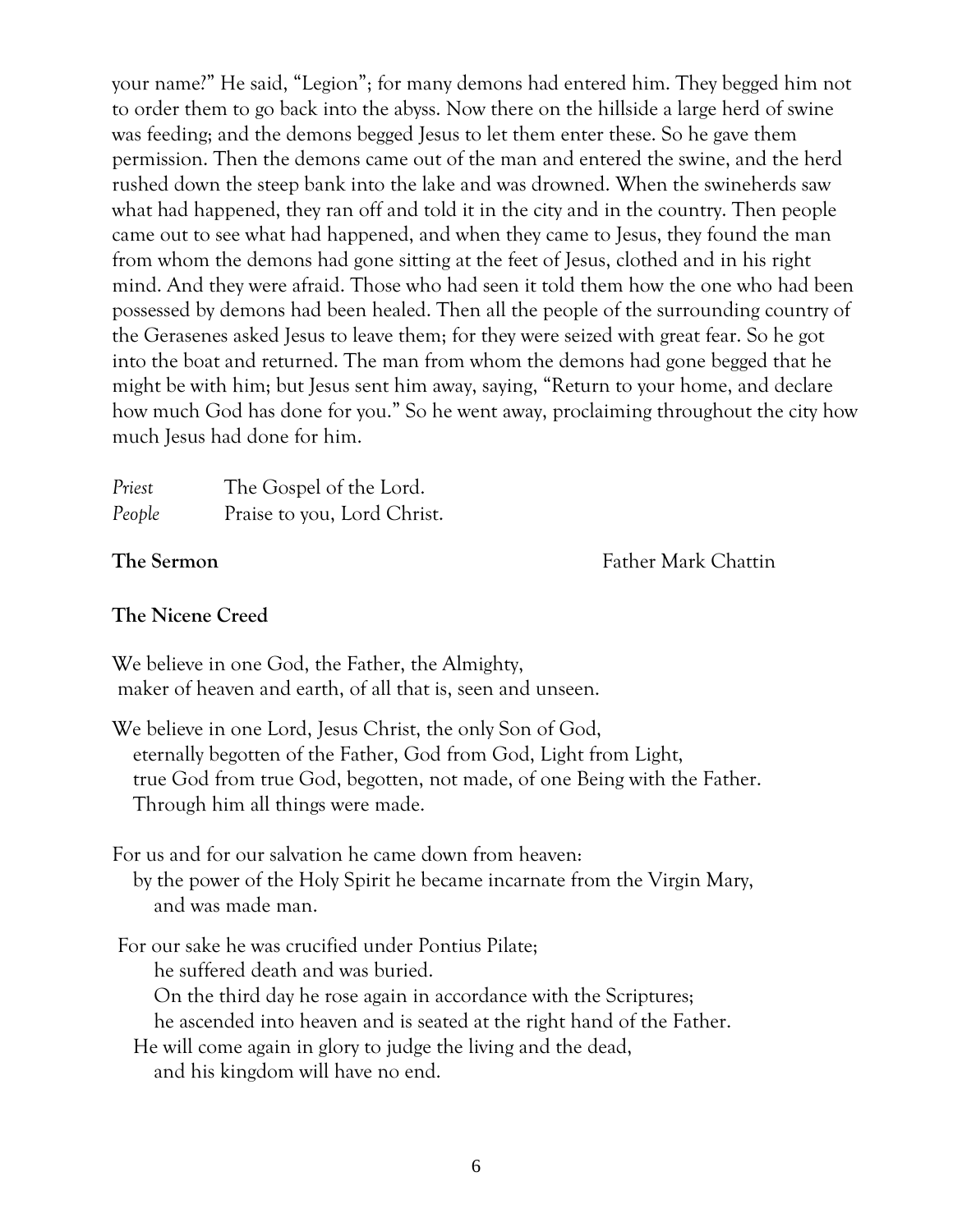We believe in the Holy Spirit, the Lord, the giver of life, who proceeds from the Father and the Son. With the Father and the Son he is worshiped and glorified. He has spoken through the Prophets. We believe in one holy catholic and apostolic Church. We acknowledge one baptism for the forgiveness of sins. We look for the resurrection of the dead, and the life of the world to come. Amen.

## **The Prayers of the People**

*All remain standing.*

There is no longer Jew or Greek, there is no longer slave or free, there is no longer male or female; for all of us are one in Christ Jesus. Let us pray as one body, saying, "We put our trust in you, O God; hear us; and send us forth."

Send out your light and your truth that they may lead your people into the joy and gladness we experience at your altar. Send us out to shine our light and share our joy.

We put our trust in you, O God; *People: Hear us; answer us; and send us forth.*

God our strength, remember those who feel forgotten, be salvation for those who are being oppressed. Defend the cause of the innocent. Deliver the world from wickedness.

We put our trust in you, O God; *People: Hear us; answer us; and send us forth.*

You, O Lord, grant your loving-kindness in the daytime, the night is filled with your songs: we thank you for blessing your creation with your presence in all times and all seasons.

We put our trust in you, O God; *People: Hear us; answer us; and send us forth.*

Lord Jesus, break the chains of those held in bondage. Restore those forgotten by society. May all prisoners and captives, by the power of your love and mercy, have their dignity renewed.

We put our trust in you, O God; *People: Hear us; answer us; and send us forth.*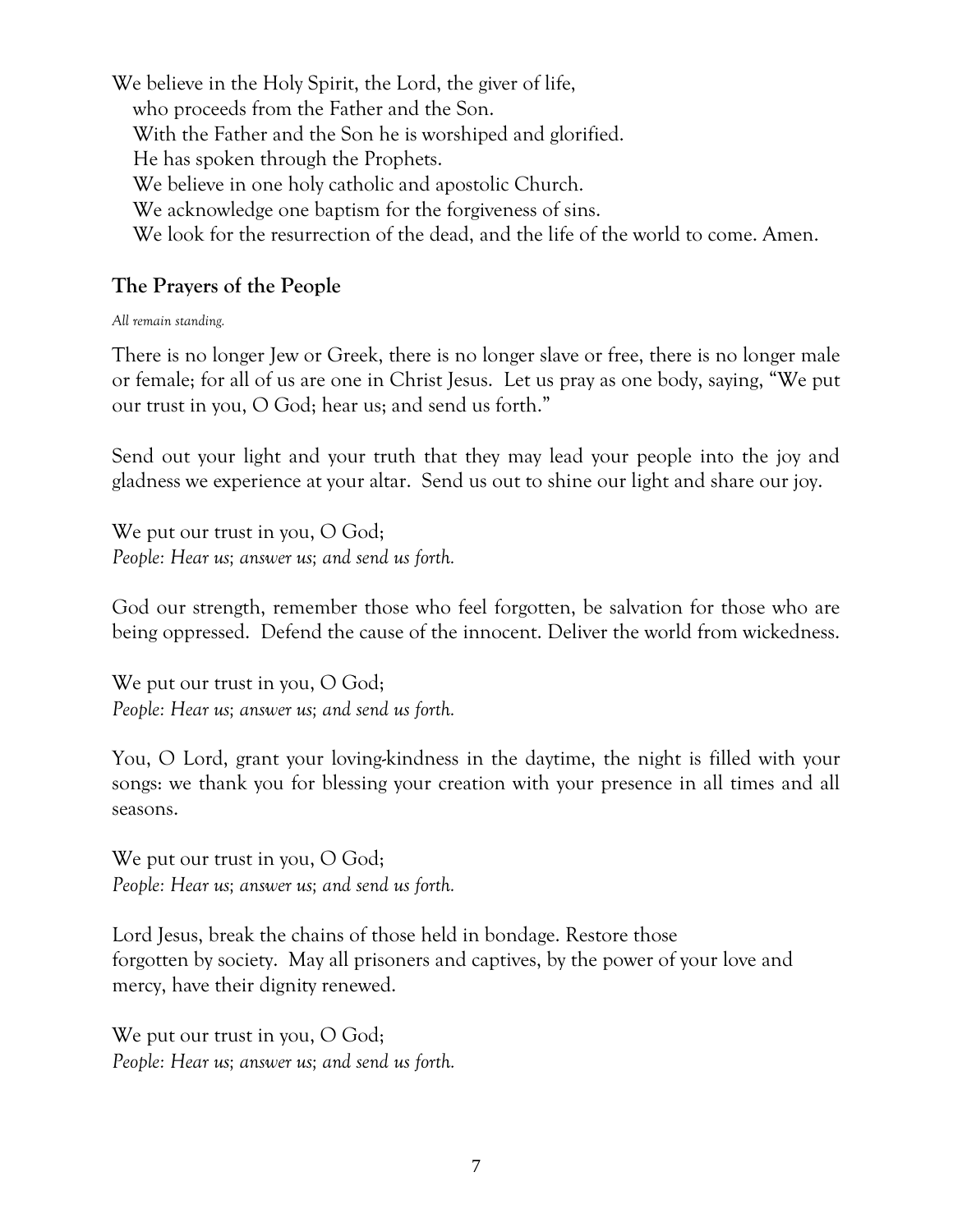We pray for those weighed down by heavy souls. We pray for those who feel like they are in over their heads; for the disquieted and for the ill.

We put our trust in you, O God; *People: Hear us; answer us; and send us forth.*

O God, in Christ Jesus you have made us your children. We pray for the dying and the dead. Bring them into your heavenly dwelling where they may be at home with you forever.

We put our trust in you, O God; *People: Hear us; answer us; and send us forth.*

*Celebrant adds a concluding collect*

**Confession of Sin** *All kneel.*

Let us confess our sins against God and our neighbor.

*Celebrant and People together say*

Most merciful God, we confess that we have sinned against you in thought, word, and deed, by what we have done, and by what we have left undone. We have not loved you with our whole heart; we have not loved our neighbors as ourselves. We are truly sorry and we humbly repent. For the sake of your Son Jesus Christ, have mercy on us and forgive us; that we may delight in your will, and walk in your ways, to the glory of your Name. Amen.

*The Priest stands and says*

Almighty God have mercy on you, forgive you all your sins through our Lord Jesus Christ, strengthen you in all goodness, and by the power of the Holy Spirit keep you in eternal life. *Amen*.

## **The Peace**

*Celebrant* The peace of the Lord be always with you.

*People* **And also with you.** 

## **Announcements**

*The Celebrant says*

Walk in love, as Christ loved us and gave himself for us, an offering and sacrifice to God. *Ephesians 5:2*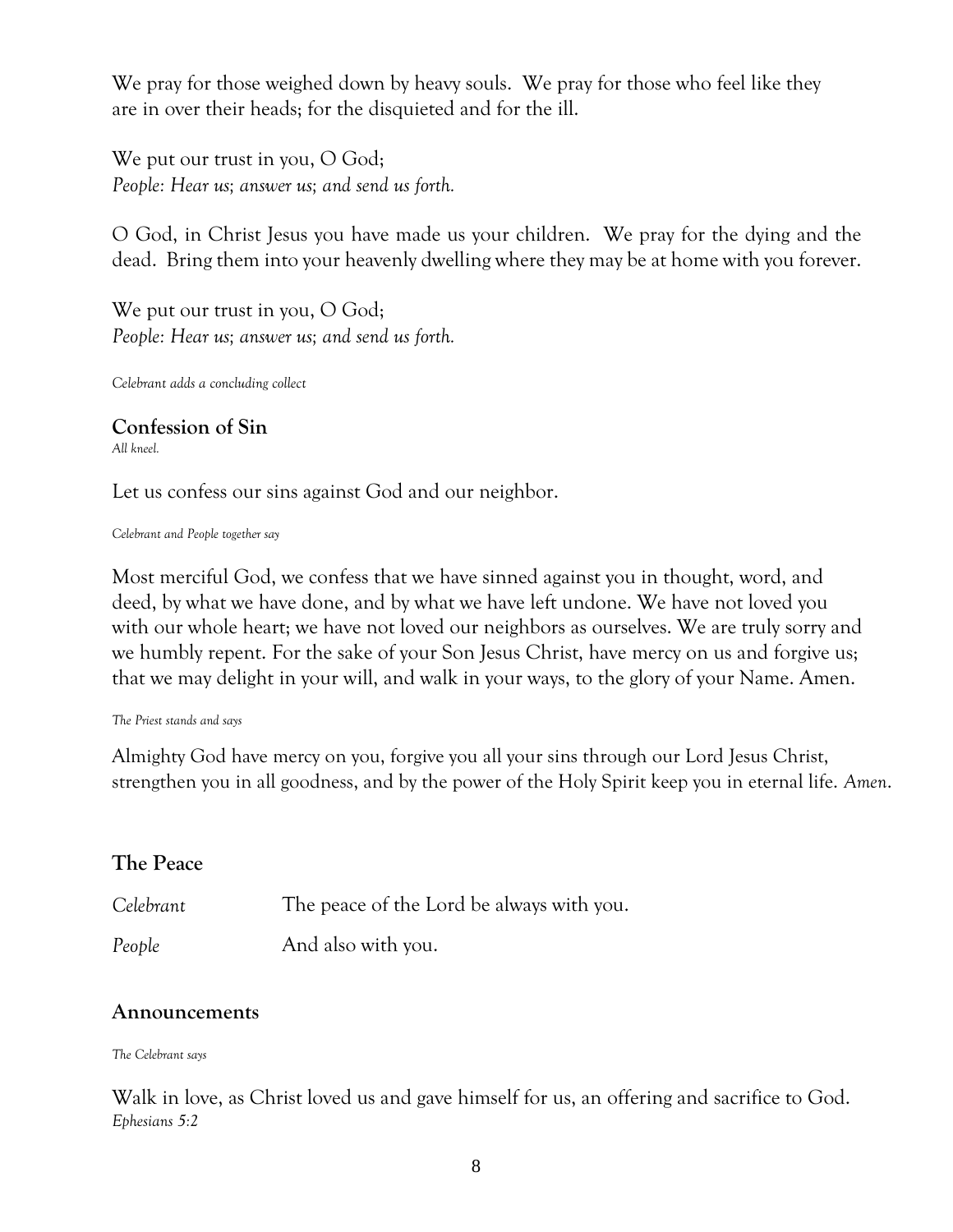#### **Offertory Hymn No. 372**

Praise to the living God! All praised be his Name who was, and is, and is to be, for ay the same. The one eternal God ere aught that now appears: the first, the last, beyond all thought his timeless years!

Formless, all lovely forms declare his loveliness; holy, no holiness of earth can his express. Lo, he is Lord of all. Creation speaks his praise, and everywhere above, below, his will obeys.

His Spirit floweth free, high surging where it will: in prophet's word he spake of old: he speaketh still. Established is his law, and changeless it shall stand, deep writ upon the human heart, on sea, on land.

Eternal life hath he implanted in the soul; his love shall be our strength and stay while ages roll. Praise to the living God! All praised be his Name who was, and is, and is to be, for aye the same.

> Words: Max Landsberg, tr. Newton M. Mann Music: *Leoni* (Medieval Jewish Liturgy)

## **The Holy Communion**

#### **The Great Thanksgiving**

*The people remain standing.*

#### **Eucharistic Prayer A**

*The people remain standing. The Celebrant, whether bishop or priest, faces them and sings or says* The Lord be with you.

*People* And also with you.

*Celebrant*Lift up your hearts.

*People* We lift them to the Lord.

*Celebrant*Let us give thanks to the Lord our God.

*People* It is right to give him thanks and praise.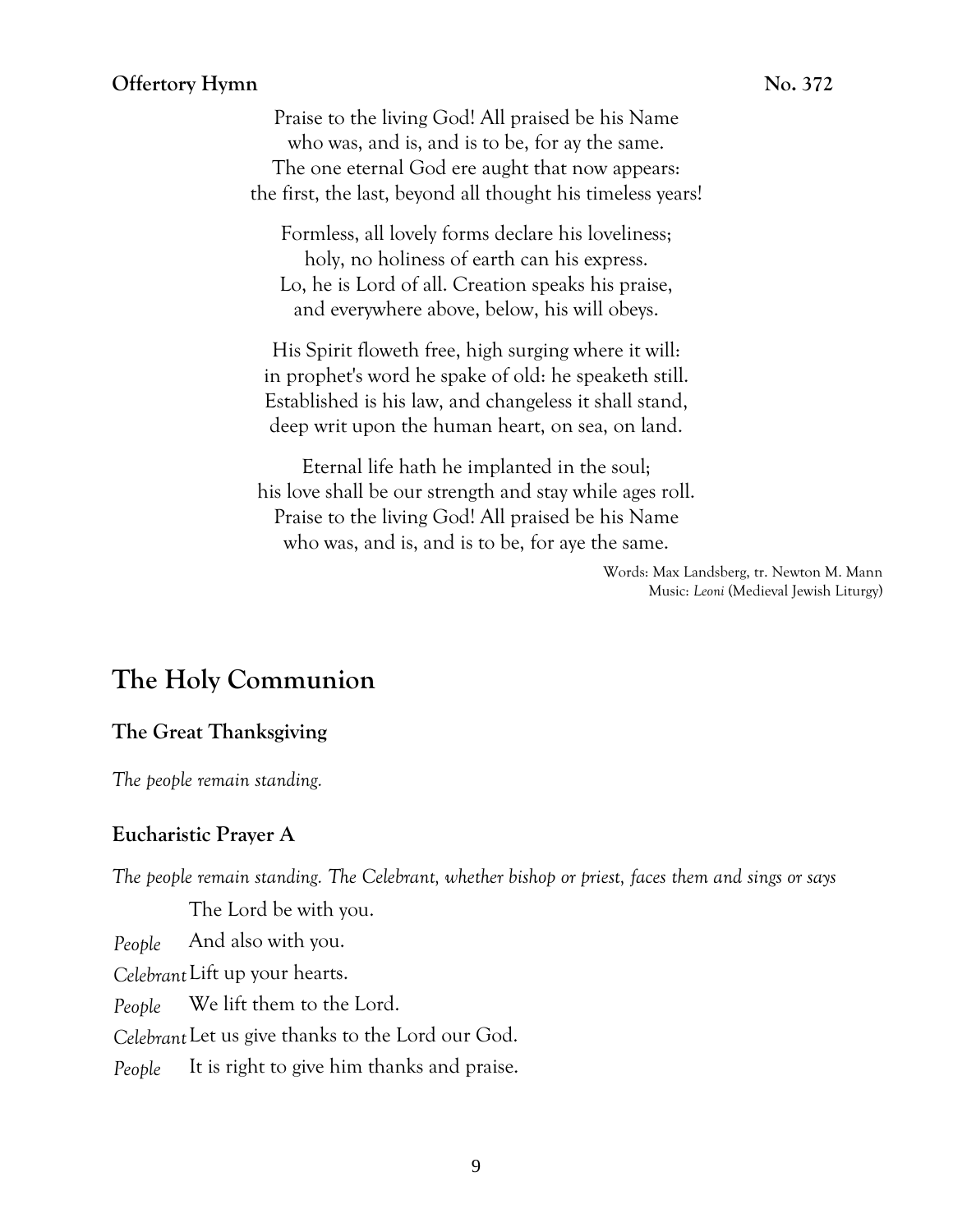#### *Then, facing the Holy Table, the Celebrant proceeds*

It is right, and a good and joyful thing, always and everywhere to give thanks to you, Father Almighty, Creator of heaven and earth.

For you are the source of light and life; you made us in your image, and called us to new life in Jesus Christ our Lord

Therefore we praise you, joining our voices with Angels and Archangels and with all the company of heaven, who for ever sing this hymn to proclaim the glory of your Name:

### *Celebrant and People*

Holy, Holy, Holy Lord, God of power and might, heaven and earth are full of your glory. Hosanna in the highest. Blessed is he who comes in the name of the Lord. Hosanna in the highest.

*The people kneel.*

### *The Celebrant continues*

Holy and gracious Father: In your infinite love you made us for yourself, and, when we had fallen into sin and become subject to evil and death, you, in your mercy, sent Jesus Christ, your only and eternal Son, to share our human nature, to live and die as one of us, to reconcile us to you, the God and Father of all.

He stretched out his arms upon the cross, and offered himself, in obedience to your will, a perfect sacrifice for the whole world.

*At the following words concerning the bread, the Celebrant is to hold it, or to lay a hand upon it; and at the words concerning the cup, to hold or place a hand upon the cup and any other vessel containing wine to be consecrated.*

On the night he was handed over to suffering and death, our Lord Jesus Christ took bread; and when he had given thanks to you, he broke it, and gave it to his disciples, and said, "Take, eat: This is my Body, which is given for you. Do this for the remembrance of me."

After supper he took the cup of wine; and when he had given thanks, he gave it to them, and said, "Drink this, all of you: This is my Blood of the new Covenant, which is shed for you and for many for the forgiveness of sins. Whenever you drink it, do this for the remembrance of me."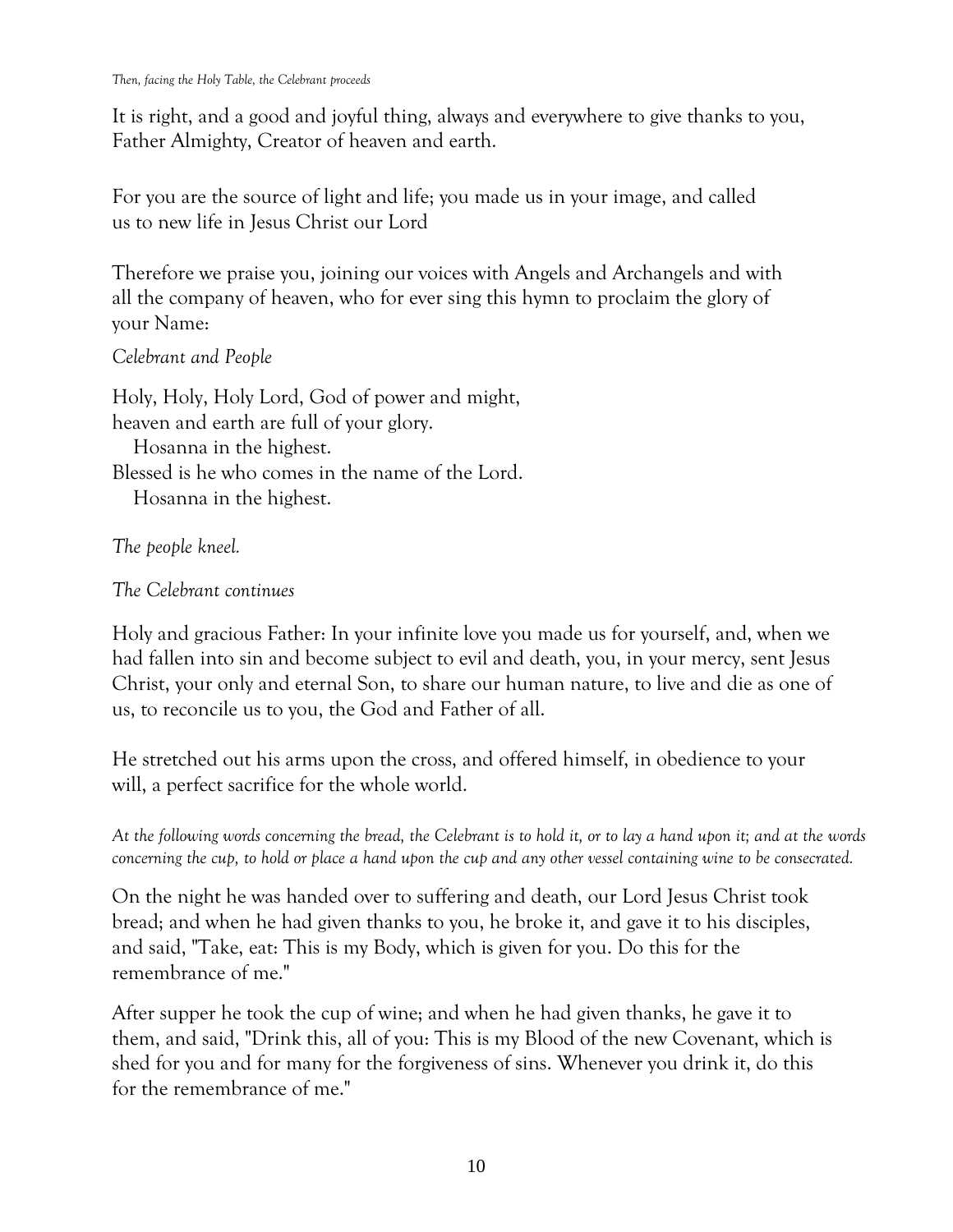Therefore we proclaim the mystery of faith:

*Celebrant and People*

Christ has died. Christ is risen. Christ will come again.

*The Celebrant continues*

We celebrate the memorial of our redemption, O Father, in this sacrifice of praise and thanksgiving. Recalling his death, resurrection, and ascension, we offer you these gifts.

Sanctify them by your Holy Spirit to be for your people the Body and Blood of your Son, the holy food and drink of new and unending life in him. Sanctify us also that we may faithfully receive this holy Sacrament, and serve you in unity, constancy, and peace; and at the last day bring us with all your saints into the joy of your eternal kingdom.

All this we ask through your Son Jesus Christ: By him, and with him, and in him, in the unity of the Holy Spirit all honor and glory is yours, Almighty Father, now and for ever. *AMEN.*

*The Celebrant then continues*

And now, as our Savior Christ has taught us, we are bold to say:

*Celebrant and People*

Our Father, who art in heaven, hallowed be thy Name, thy kingdom come, thy will be done, on earth as it is in heaven. Give us this day our daily bread. And forgive us our trespasses, as we forgive those who trespass against us. And lead us not into temptation, but deliver us from evil. For thine is the kingdom, and the power, and the glory, for ever and ever. Amen.

## **The Breaking of the Bread**

*A period of silence is kept.*

*[Alleluia.] Christ our Passover is sacrificed for us;* Therefore let us keep the feast. [Alleluia.]

## **Agnus Dei**

Jesus, Lamb of God: have mercy on us. Jesus, bearer of our sins: have mercy on us. Jesus, redeemer, redeemer of the world: give us your peace, give us your peace*.*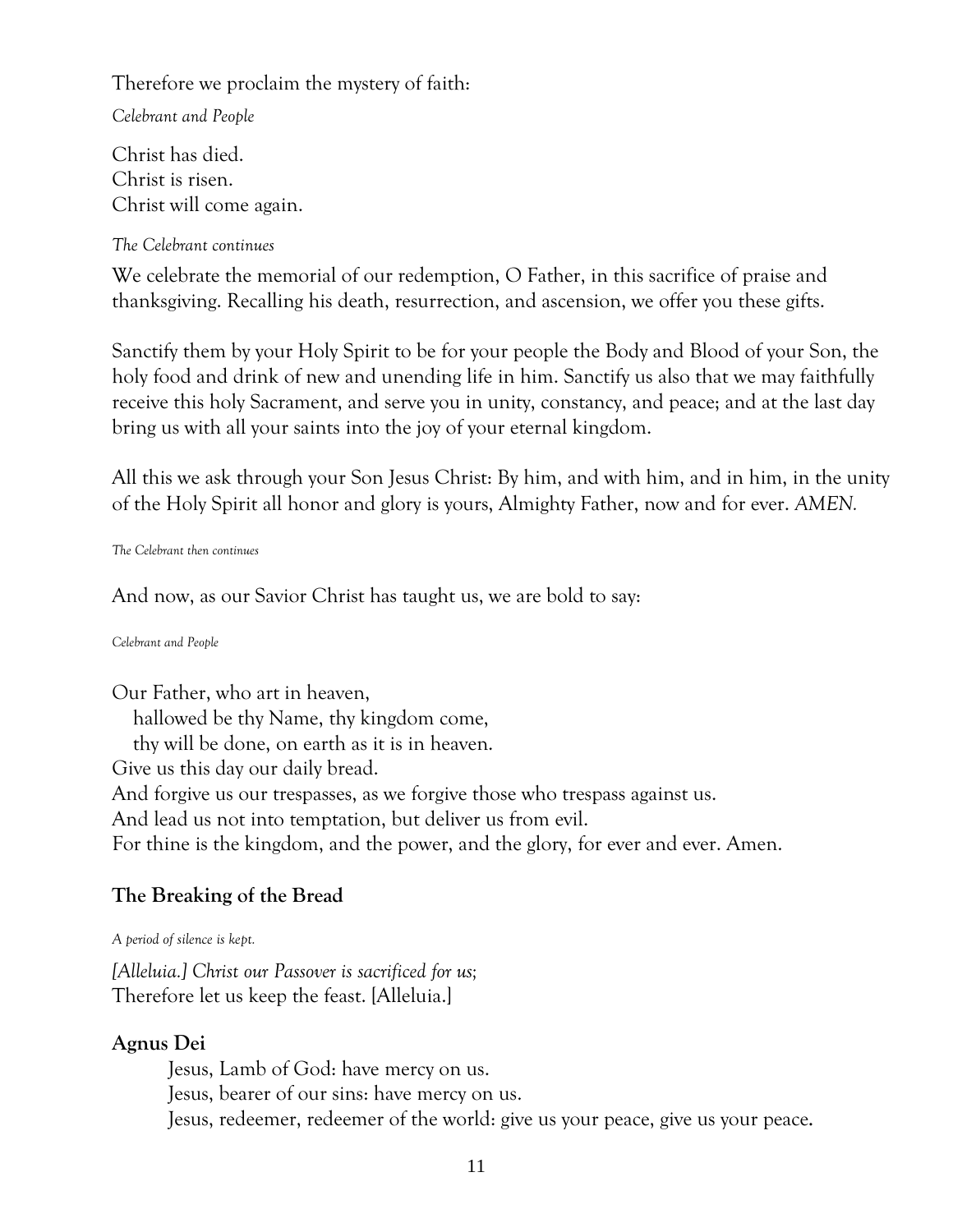#### *The Celebrant says* The Gifts of God for the People of God.

## **Spiritual Communion**

*A spiritual communion is a personal devotional that anyone can pray at any time to express their desire to receive Holy Communion at that moment, but in which circumstances impede them from actually receiving Holy Communion*

#### *Celebrant* Let us pray.

My Jesus, I believe that you are truly present in the Blessed Sacrament of the Altar. I love you above all things, and long for you in my soul. Since I cannot now receive you sacramentally, come at least spiritually into my heart. As though you have already come, I embrace you and unite myself entirely to you; never permit me to be separated from you. Amen. *(St. Alphonsus de Liguori, 1696-1787)*

### **Communion Hymn No. 304**

I come with joy to meet my Lord, forgiven, loved, and free, in awe and wonder to recall, his life laid down for me.

I come with Christians far and near to find, as all are fed, the new community of love in Christ's communion bread.

As Christ breaks bread, and bids us share, each proud division ends. The love that made us, makes us one, and strangers now are friends.

And thus with joy we meet our Lord. His presence, always near, is in such friendship better known, we see and praise him here.

Together met, together bound, we'll go our different ways and as his people in the world, we'll live and speak his praise.

> Words: Bren A Wren © 1971 Hope Publishing Company Music: *Land of Rest*, Annabel Morris Buchanan ©1938 J. Fischer & Bro. a division of Belwin=Mills Corp. Reprinted under ONE LICENSE License #732497-A

## **Prayer of Thanksgiving**

Let us pray. *The Celebrant and People together say*

Eternal God, heavenly Father, you have graciously accepted us as living members of your Son our Savior Jesus Christ, and you have fed us with spiritual food in the Sacrament of his Body and Blood. Send us now into the world in peace, and grant us strength and courage to love and serve you with gladness and singleness of heart; through Christ our Lord. Amen.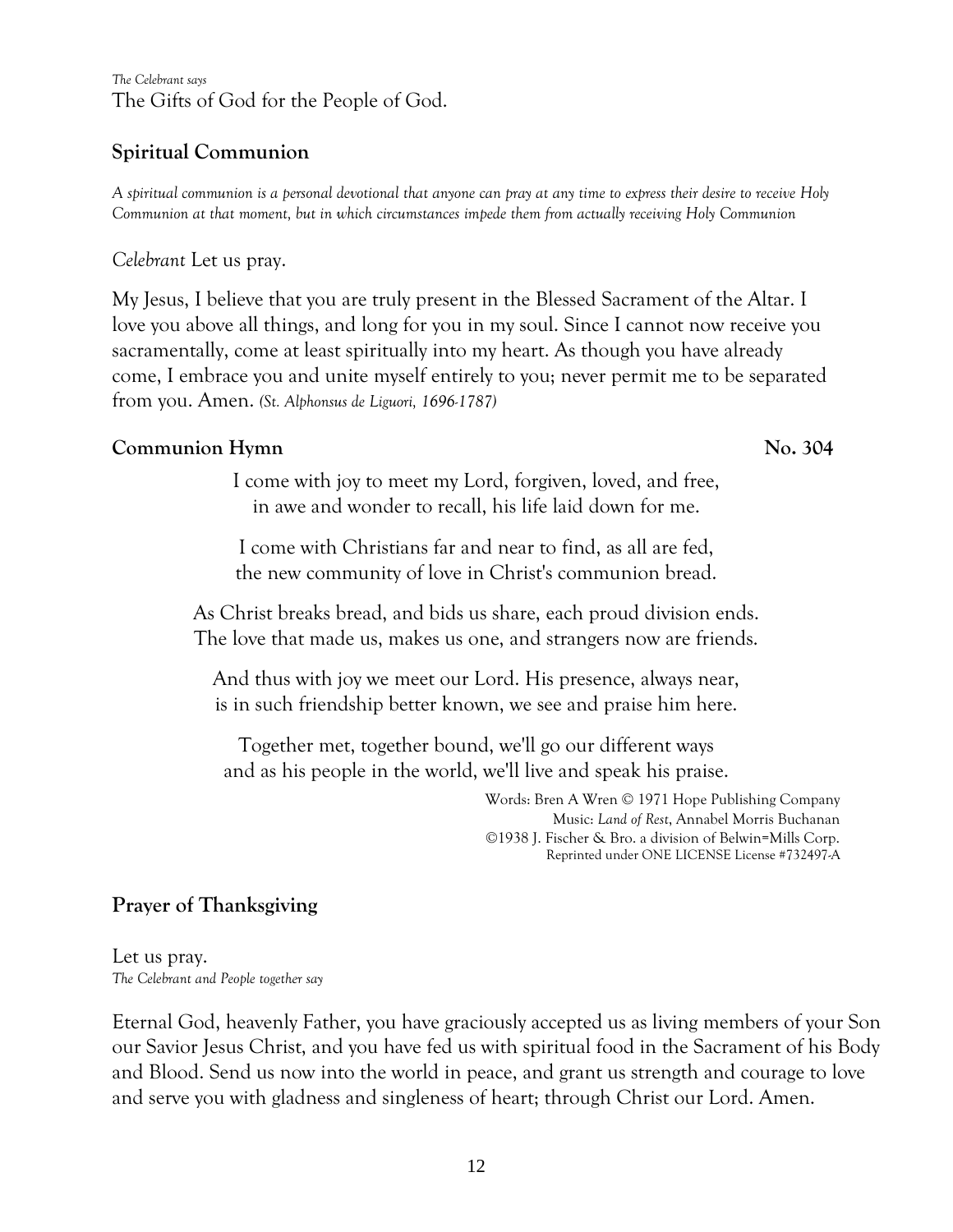## **The Blessing**

The peace of God, which passes all understanding, keep your hearts and minds in the knowledge and love of God, and of his Son Jesus Christ our Lord; and the blessing of God Almighty, the Father, the Son, and the Holy Spirit, be among you, and remain with you always. *Amen*.

## **Closing Hymn** *Hymnal 529*

In Christ there is no East or West, in him no South or North, but one great fellowship of love throughout the whole wide earth.

Join hands, disciples of the faith, whate'er your race may be! Who serves my Father as his child is surely kin to me.

In Christ now meet both East and West, in him meet South and North, all Christly souls are one in him, throughout the whole wide earth.

Words: John Oxenham Music: McKee, Harry T. Burleigh, by permission the American Tract Society, Garland Texas; Music © 1940 Henry T. Burleigh by permission of the estate. *Reprinted under ONE LICENSE License #732497-A*

#### **The Dismissal**

| Celebrant | Go in peace to love and serve the Lord. |
|-----------|-----------------------------------------|
| People    | Thanks be to God.                       |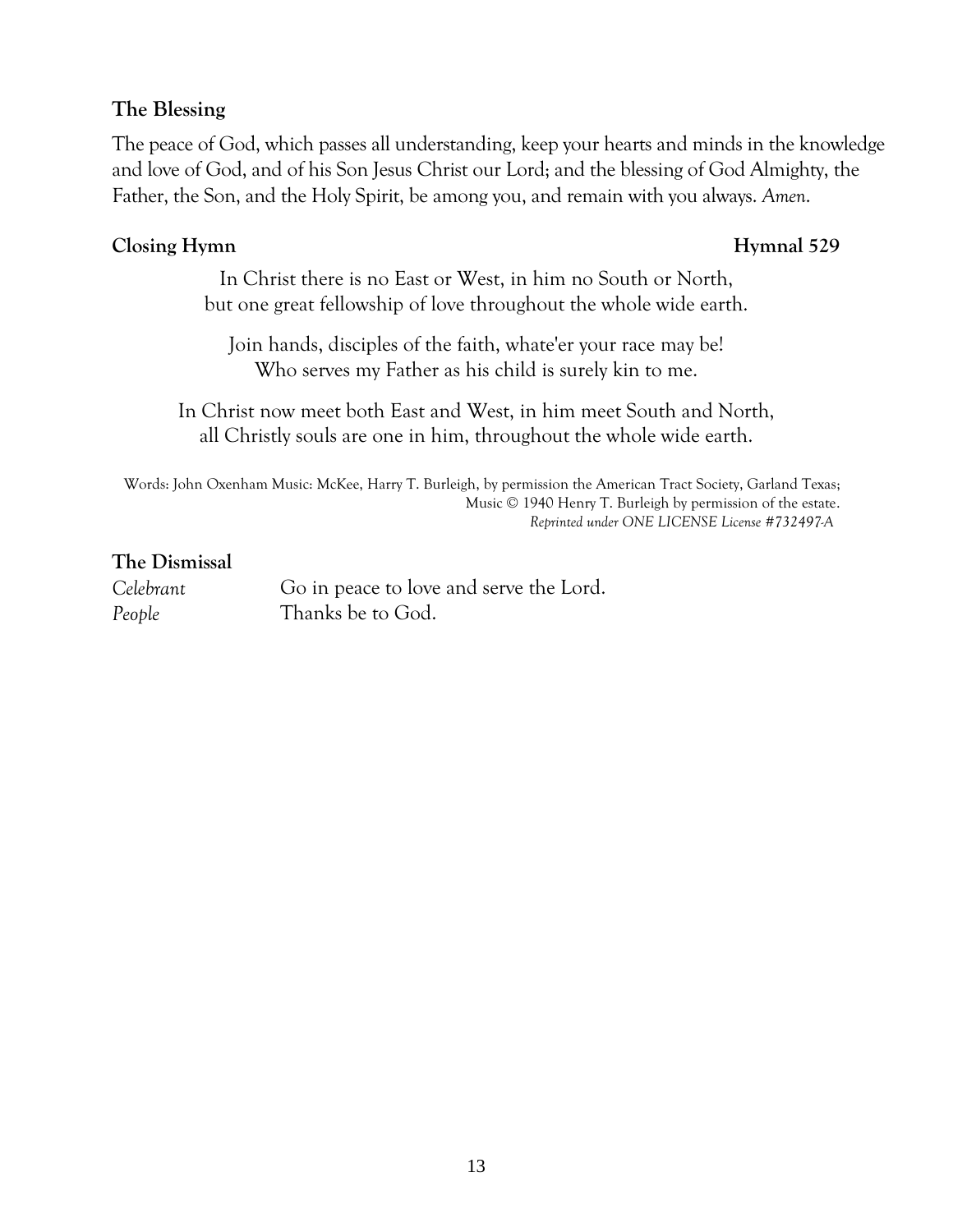## **Notes and Announcements June 19, 2022**

## **PRAYER LIST**

**Anglican Cycle of Prayer** for the Anglican Church of South Sudan… **Diocesan Calendar of Prayer** for The Revs. Edwin T. Chinery, Robert Fitzpatrick, Robert W. Mikol, Maria B. Sanzo, Stephanie E. Shockley, Michael J. Way… **Parish Calendar of Prayer** for for the Ministry of the Labyrinth and the People who Walk the Path… **For Our sons and daughters in the military** Nathan, Kenny, Zach, Jack, Garrett, Willie, Charley… **For the Sick, Suffering & Infirm** Veronica, Joan, Denise, Dan Sr., Melissa, Janet, Bill, Stephen, Cheryl, Matt, Lisa, Maryann, Mark, Tanya, Leslie & Chris, Sue, Marlene, Karen, Francine, Joseph, Dot, Renee, Tracy, Michelle, Linda, Julia, McKenzie, Howard, Linda, Eugene, Sean, Evelyn, Bea, Joy, Betty, Miguel, Pat, Lisa, Craig, Margie, Mikey, Ellyn, Carolyn, John, Evie, Jake, Joan, Thomas, David, Caiden, Sandy, Maria, Amanda, Mary, Rita, Brianna, Susan, Mary, Tony… **For those Celebrating Birthdays this Week:** Pat Penney 06/19; Rob Staszewski 06/21; Ray Woods 06/22… **For those Celebrating an Anniversary this Week** …

**THE ALTAR FLOWERS** are given to the glory of God and in loving memory of Eleanor and Milton Sink by Charlotte Sink.

**GUEST ORGANIST -** Today we welcome Steve Kwiatkowski as our organist. Steve is filling-in today while Cindy Chattin is away.

**A PRAYER FOR FATHER'S DAY** - Almighty God, our heavenly Father, whose blessed Son did share at Nazareth the life of an earthly home; we pray that you would bless all Fathers; grant them day by day your strength and protection, love and grace, through Jesus Christ our Lord. *Amen*

**CRAFTS AND FINE ARTS FESTIVAL –** Saturday August 20th we are going to have another yard sale on this day. We are seeking your donations of gently used household items, jewelry, handbags, knitted/crocheted creations, seasonal decorations, books, puzzles, games, etc. (Used clothing and shoes will not be sold.) Please label your donations yard sale and bring them to the church by August 12th. Thank you for your support! Questions? Call Carol at 856-858-5909. The Holy Trinity upscale yard sale on Memorial Day Saturday was a huge success earning over \$750.00 for the Church. So we are doing it again.

**UPCYCLING GREETING CARD PROGRAM** – Please bring in no longer wanted greeting cards. They will be given to St. John of God Community Services in Westville. The Vocational Rehabilitation and Adult Services group will remove the front of each card to create a new greeting. You may leave your cards in the box at the back of the Church. For further information contact Craig Burgess at 856-667-2003.